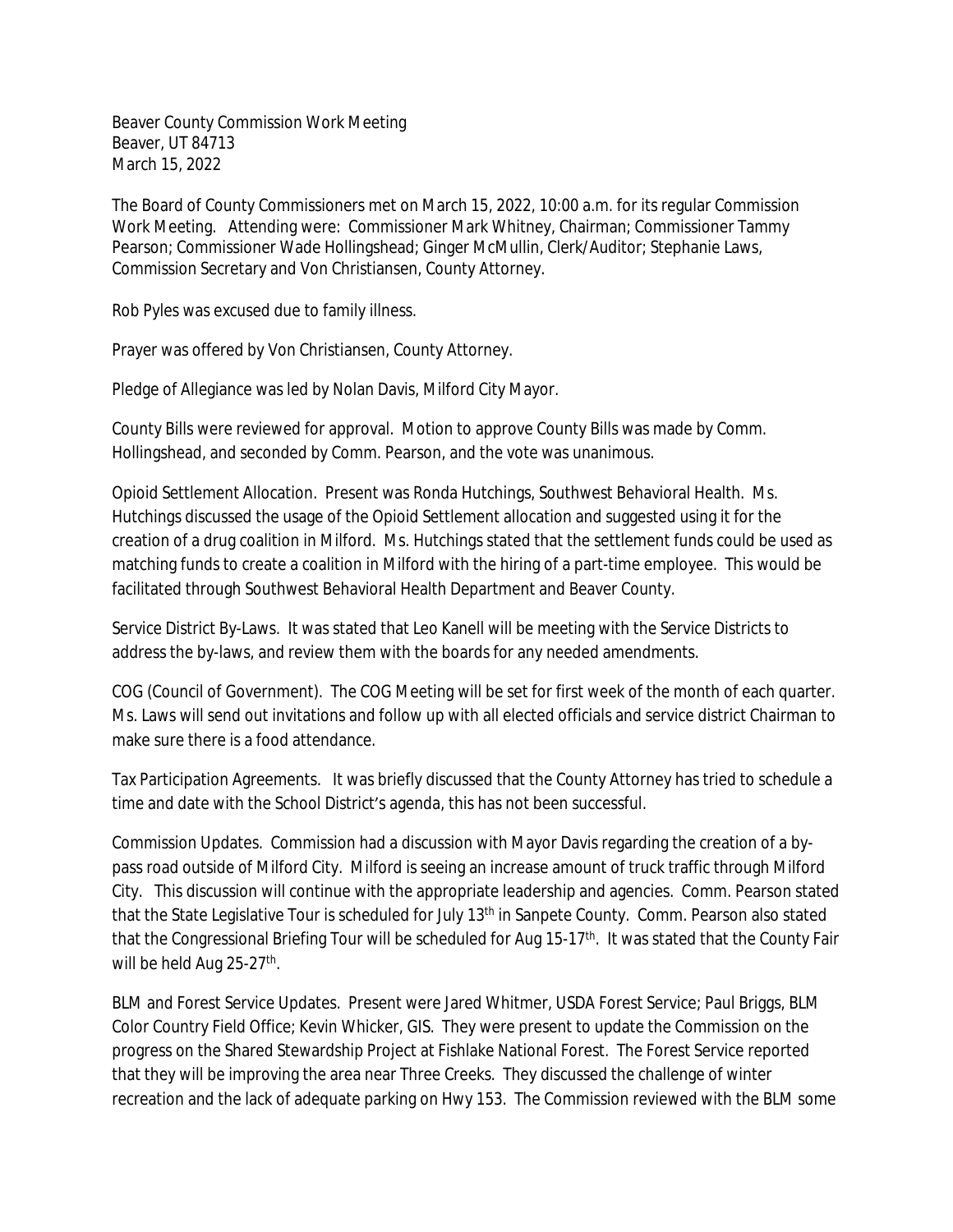areas on the north end of Milford that would allow for the installation of a by-pass road, this would be through a Title 5 BLM application. Mr. Briggs reported on the Wild Horse removal, and the 318 head of horses, from the Sulphur Herd Management Area, which have been removed. As well as some other BLM projects being improved in Beaver County. Mr. Whittmer reported on the treatment areas being improved by the Forest Service on the main corridors of the roads.

UDOT Updates. UDOT was not able to attend. This will be rescheduled for another date.

FORGE Update. Present was Christopher Katis and Gosia Skowron from FORGE. Mr. Katis reported on the FORGE project and the current progress on the stimulation research at the drilling site. They discussed the international team as well as the University of Oklahoma members that will arriving in the next couple of months. Senator Evan Vickers joined the meeting and discussed the progress of the energy site and research. Also attending were Beaver City Manager Jason Brown as well as Beaver City Council members Alison Webb and Owen Spencer; Sen. Evan Vickers and Cindy Bulloch from Representative Chris Stewarts Office.

## Break for Lunch.

Maintenance, Bids for Proximity Cards. Present was Darrel Davis, County Maintenance Supervisor; Ryan Wunderlich, Maintenance Department; Jared Oldroyd, JWO Engineering. Mr. Davis was present to discuss bids received for new proximity card installation at the Beaver Admin Bldg. Ms. McMullin shared the fact that the LG's Office is awarding Beaver County with \$38,000 of HAVA Grant funding of election security. Motion to accept the bid from Geneva Communications and Control for \$39,501 was made by Comm. Pearson, seconded by Comm. Hollingshead, and the vote was made unanimous. Mr. Davis also discussed the Auxiliary Services Building and the condition of the building. Mr. Oldroyd presented 4 different options and possible plans for possible demolition and rebuild of the Auxiliary Building. Commission suggested getting cost breakdown from a structural engineer involved for the feasibility of demolition and relocating of office space.

Crushing and Chip Seal Bid Opening. Present was Cory Beebe, County Road Supervisor. Mr. Beebe discussed the received bids for the Chip Seal bids and the Gravel Crushing bids. Motion to award NU Rock Asphalt Coatings the chip seal bid; Progressive Contracting was awarded the crushing bid; J & T was awarded the transportation bid, was made by Comm. Hollingshead, seconded by Comm. Pearson, and the vote was made unanimous.

Consider Signing Large Assembly Permit Application for Crusher in the Tushar Bike Race. Present was Burke Swindlehurst, Lifetime. Mr. Swindlehurst was present to request a permit for the Crusher in the Tushar Bike Race, this will take place on July 9<sup>th</sup>, 2022. It was stated that this will be the 11<sup>th</sup> Annual Tushar in the Crusher Bike Race. Motion to accept the large assembly permit, was made by Comm. Pearson, seconded by Comm. Hollingshead, and the vote was made unanimous.

Consider Signing Large Assembly Permit Application for Diesel Days Truck Show. Present was Jalen Hardy, Diesel Days Truck Show. Mr. Hardy was present to request a large assembly permit for a truck show to be held at the Beaver County Fairgrounds. It was said that this will be the first year for this